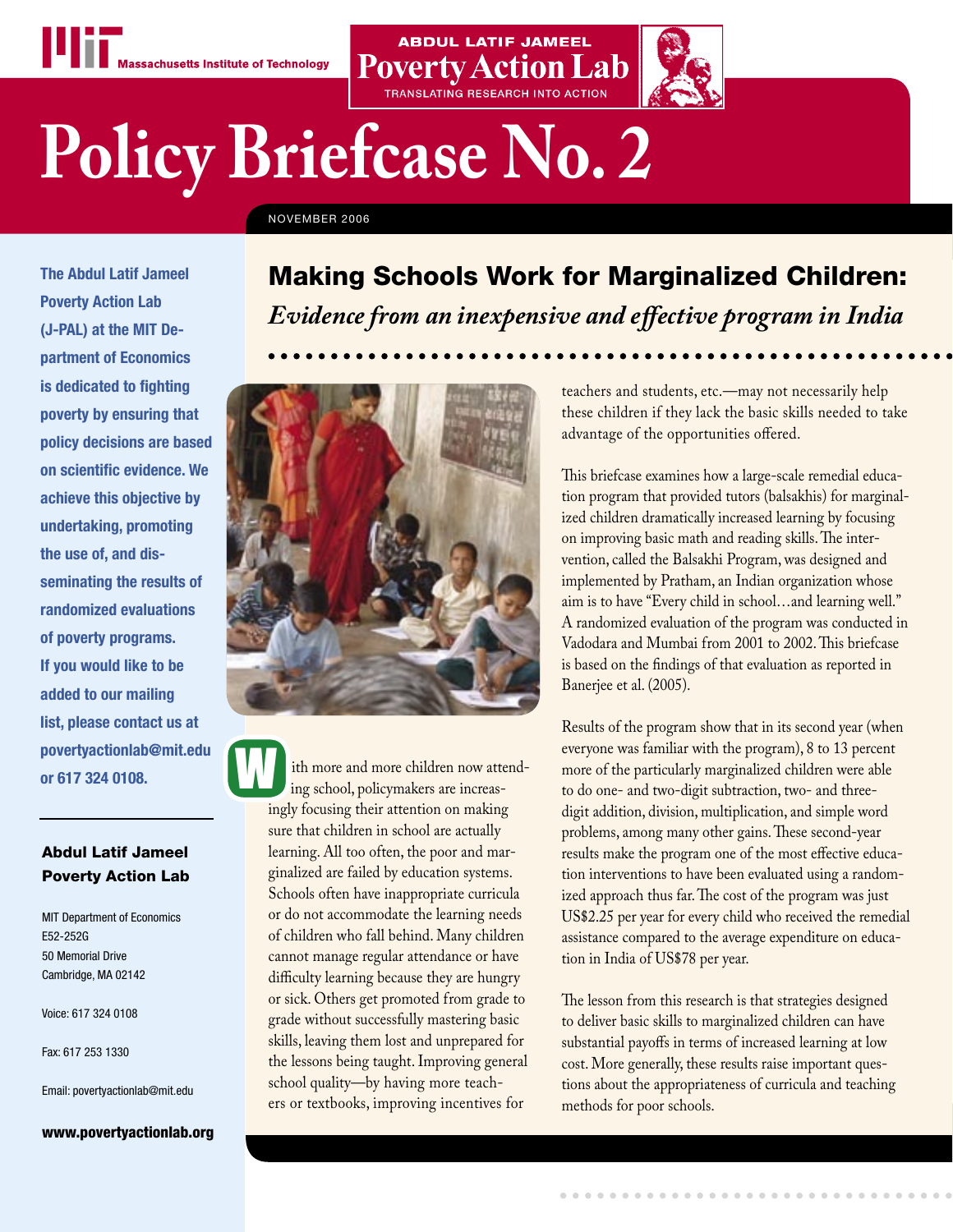# **THE NEED FOR REMEDIAL EDUCATION PROGRAMS**

Schools in many developing countries have not adopted specific strategies to meet the needs of at-risk children who typically make up a sizeable proportion of their students. In India, for example, teachers, along with the stronger pupils, often proceed with the regular curriculum while weaker pupils are promoted from standard (grade) to standard with little regard to how much material they are actually absorbing. At the beginning of the study, many children in Grades 3 and 4 in Mumbai had not achieved the competencies they should have attained in first grade: 25 percent could not recognize letters, and 35 percent could not recognize basic numbers. In Vadodara in 2002, the average Grade 3 pupil scored 16 percent in math, meaning that he or she could only manage to put two numbers together in order of size and add two single-digit numbers together.

On a national level, the large number of children falling behind the curricula is reflected in the finding from a Pratham survey of 13,000 children in 17 states that 45 percent of 11- to 14-year-olds attending government schools could not read simple words (Pratham Resource Center, 2004). The Public Report on Basic Education (PROBE) in India (The PROBE Team, 1999) provides vivid illustrations of how incomprehensible and out of touch most textbooks and curricula are for even the average child in most poor schools in India.

The problem is not limited to India, however. An evaluation in Kenya of a program that provided textbooks to disadvantaged schools found that only those students scoring well on the pre-test appeared to benefit from the program (Glewwe et al., 2002). This may be the case because only more advanced pupils were able to benefit from the textbooks (which are written in English, the third language for most students). There is clearly an urgent need for interventions to ensure that all children in school are being taught in a way that meets their needs and that they are actually learning.

# The Balsakhi Program provided tutoring in basic skills

#### *Pratham hired and trained tutors for at-risk children*

Pratham (Box 1) launched the Balsakhi Program (Box 2) to provide children who had fallen behind with the basic skills needed to participate fully in the classroom. The program targeted children who had reached Grades 3 and 4 without mastering Grade 1 and 2 competencies; they could not spell simple words, read simple paragraphs, recognize numbers, count up to 20, or do one-digit addition and subtraction. For half of each four-hour school day, children who had been identified by the teacher as lagging behind their peers were pulled out of the regular class in groups of 20 and sent for remedial instruction with a tutor provided by Pratham. The instruction followed a special curriculum tailored to helping these children attain Grade 1 and 2 competencies.

# **Box 1: Pratham is a large organization dedicated to universal education in India**

The Balsakhi Program was one of the first programs implemented by Pratham, a large Indian organization dedicated to improving the quality of elementary education in India. Established in Mumbai in 1994 with support from UNICEF, Pratham has since expanded to urban and rural areas in 13 Indian states and reaches about 200,000 children a year. Pratham programs now include *Read India*, which uses local volunteers to give basic reading instruction to children in the community and helps communities build a supply of books for circulation among children. The purpose of the program is to strengthen children's reading skills and to foster a culture of learning through self-study. *Read India* has reached over 160,000 children since late 2002. Pratham recently established the Pratham Resource Center, formalizing its role as a research and assessment hub for education in India. Through the Center, Pratham undertakes key educational research and assessment tasks for various organizations and state governments. For example, they run a nation-wide reading assessment under the ASER campaign.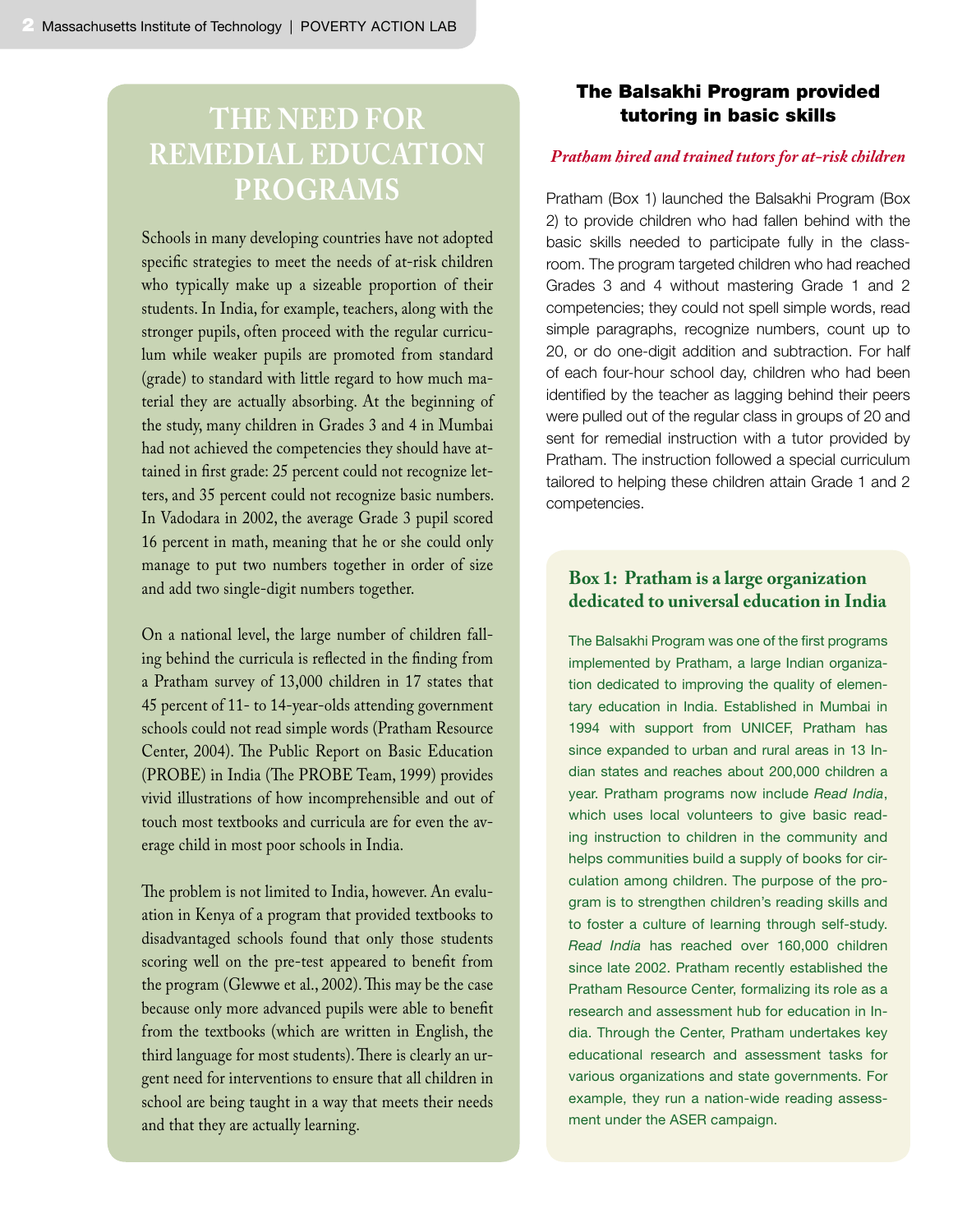#### **Box 2: Balsakhi Program highlights**

• Provided tutors who helped marginalized children in urban government schools attain the basic math and reading skills needed to learn effectively.

• Launched in response to evidence that a large proportion of students in Grades 3 and 4 lacked very basic math skills (number recognition, counting up to 20, ordering one-digit numbers, one-digit addition, and subtraction) and reading skills (word recognition and understanding simple sentences).

• Targeted children in Grades 2, 3, and 4 who had not attained Grade 1 and 2 math and reading competencies.

• Tutors were hired from the community to keep costs low and to foster a friendly learning environment.

• Tutors had high turnover rates, so it is unlikely that program success depended on a few good balsakhis.

• Smaller classes allowed more individualized attention.

• Low overhead and capital costs since tutors used whatever space was available.

• Program has been shown to be easily replicable and implementable on a large scale.

#### *Tutors were hired from the community and were paid a small fraction of a teacher's salary*

To keep costs low and to foster a non-threatening learning environment, the tutor, called a balsakhi, or "child's friend," was typically a young woman hired from the local community and paid 500-750 rupees (US\$10- 15 at the official exchange rate), per month. The balsakhis had all completed at least secondary education. They received two weeks of training at the beginning of the school year and ongoing reinforcement during the year.

#### *The program also impacted class size more generally*

The Balsakhi Program may have impacted children in three possible ways. First, for those sent to the balsakhi, instruction was tailored to an appropriate level by focusing on basic skills. Second, by dividing the class into two streams, the program reduced class size for half the school day. The effect of smaller classes, if any, should have impacted both streams. Third, a tracking or peer effect may have arisen from placing the 20 weakest pupils with the balsakhi. For half the school day, a pupil in the regular class (the higher-ability group) temporarily had peers at an equal or more advanced learning level.

# Evaluating the Balsakhi Program

#### *A randomized rollout*

In 2000, Pratham began to expand the Balsakhi Program from Mumbai, where it was first implemented in 1994, to a new city, Vadodara, in the state of Gujarat. At the beginning of the 2000 school year, 123 eligible Vadodara schools were not yet covered. In order to evaluate the impact of the program, Pratham decided to extend coverage to these schools in random order.

Informed by the results of a one-year pilot carried out in 2000 and extensive consultation with local authorities, the researchers adopted a randomization strategy that ensured all participating schools, both treatment and comparison, received program assistance in both years. In 2001 (Year 1), program coverage was extended to almost all Vadodara schools, but half the schools were given a remedial tutor for Grade 3, and the other half were given one for Grade 4. In 2002 (Year 2), the schools were given a tutor for the alternate grade. In determining program impact, Grade 3 pupils at schools that had balsakhis for Grade 3 (treatment group) were compared to Grade 3 pupils at schools that had balsakhis for Grade 4 (comparison group).

#### *Testing in different contexts*

In order to assess the extent to which the results from the Vadodara study could be generalized, a similar program was simultaneously implemented in one school district in Mumbai, a city where the program had been running since 1994. In the first year in Mumbai, half the schools were given a balsakhi for Grade 2 and half were given one for Grade 3. In the second year, the schools that had had balsakhis for Grade 2 switched to having balsakhis for Grade 3, and those that had had them for Grade 3 switched to having them for Grade 4.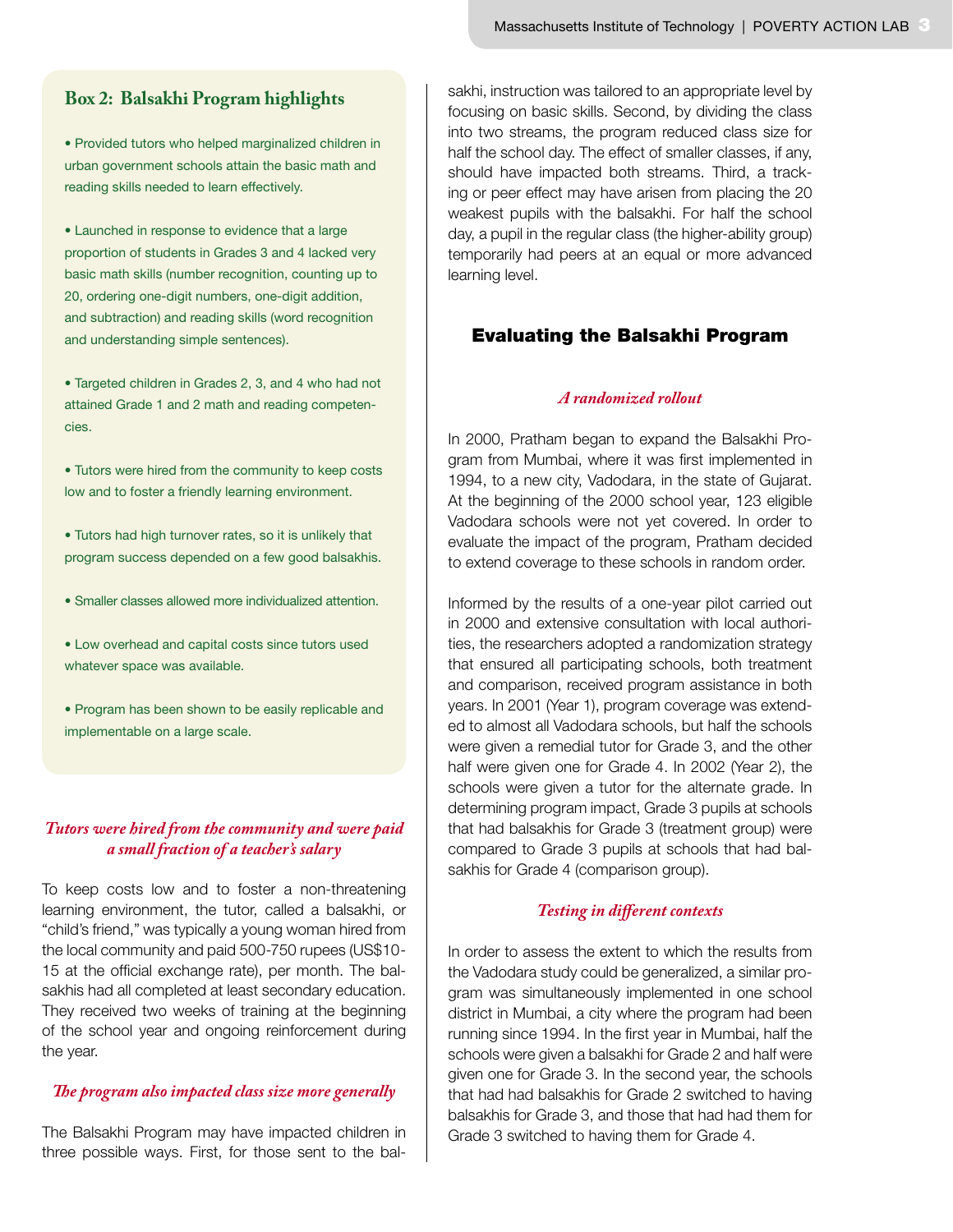#### *Measuring success*

Since the objective of the program was to improve basic competencies, the outcome measure was basic math and reading capabilities using scores on math and language achievement tests designed by Pratham with the help of education experts. The skills that were measured included basic number recognition, counting, ordering one- and two-digit numbers, and solving basic word problems. Three tests were given: a pretest at the beginning of the year, a mid-test, and a posttest at the end of the year. Each test was administered by local enumerators hired for the research; neither the children's regular teacher nor the balsakhi was allowed in class during the tests. Because the program might have impacted dropout rates, all children enrolled in classes covered by the research at the beginning of the year, including those who had dropped out, were tracked. Data were also collected on attendance and participation, as well as on the process itself—the characteristics of balsakhis, the allocation of balsakhis to schools, the allocation of children to balsakhis, and the program costs.

#### Results: intensive remedial instruction improves basic skills at low cost

#### *Initial learning levels were very low*

Pre-test scores showed that across cities and grades, children in both the treatment and comparison groups had poor math and reading capabilities at the beginning of the program (Table 1). For example, at the beginning of the second year of the program, only 65 percent of children in Grades 3 and 4 could add single-digit numbers, and only 52 percent could subtract single-digit numbers.

#### *The Balsakhi Program substantially improved test scores*

Scores on the post-test showed that in both cities and in both years, the program improved overall test scores (Table 2). The biggest gains were in math, and generally, the greatest gains were in the more difficult competencies.

#### *Program impact was greatest for marginalized children*

The program was designed to help those originally falling behind, and the evidence shows that this target group was indeed the group that benefited most from the program. Table 3 shows that the proportion of pupils in the bottom third of program classes passing basic competencies increased by nearly 8 percent. The proportion of pupils in the top third of program classes passing basic competencies, however, increased by only 4 percent. This means that it was the balsakhi curriculum (which tailored lessons to the needs of the marginalized and focused on basic skills) rather than the general reduction in class size that was responsible for the program gains. In discussing the results in more detail, we therefore concentrate on the test scores of the bottom third of the class at the beginning of the year—the group most likely to be assigned to the balsakhi and the target of the program.

Table 4 shows the percentage of children in the bottom third of the classes (both program and non-program classes) who achieved basic competencies at the beginning and end of the second year in both cities. For example, at the beginning of the second year only 5 to 6 percent of children could add two-digit numbers. By the end of the year, however, 51 percent of those who had balsakhis could do so, compared to 39 percent

|                | <b>TABLE 1:</b> Initial learning levels were very low |                                                                                                               |                                                               |  |
|----------------|-------------------------------------------------------|---------------------------------------------------------------------------------------------------------------|---------------------------------------------------------------|--|
| <b>SUBJECT</b> | <b>COMPETENCY</b>                                     | PROPORTION OF<br>CHILDREN WITH APTITUDE AT START<br>OF YEAR 1                                                 | PROPORTION OF<br>CHILDREN WITH APTITUDE AT START<br>OF YEAR 2 |  |
|                | Separating into tens and ones                         | 34.6%                                                                                                         | 34.8%                                                         |  |
|                | Addition of one-digit numbers                         | 68.0%<br>64.6%<br>40.8%<br>31.6%<br>59.5%<br>51.9%<br>18.2%<br>18.8%<br>27.1%<br>24.3%<br>53.7%<br>-<br>39.5% |                                                               |  |
| Math           | Addition of two-digit numbers                         |                                                                                                               |                                                               |  |
|                | Subtraction of one-digit numbers                      |                                                                                                               |                                                               |  |
|                | <b>Division</b>                                       |                                                                                                               |                                                               |  |
|                | Reading comprehension                                 |                                                                                                               |                                                               |  |
| Verbal         | Writing a one-word label for a picture                |                                                                                                               |                                                               |  |
|                | Inserting a correctly spelled word                    |                                                                                                               |                                                               |  |

# **TABLE 1:** Initial learning levels were very low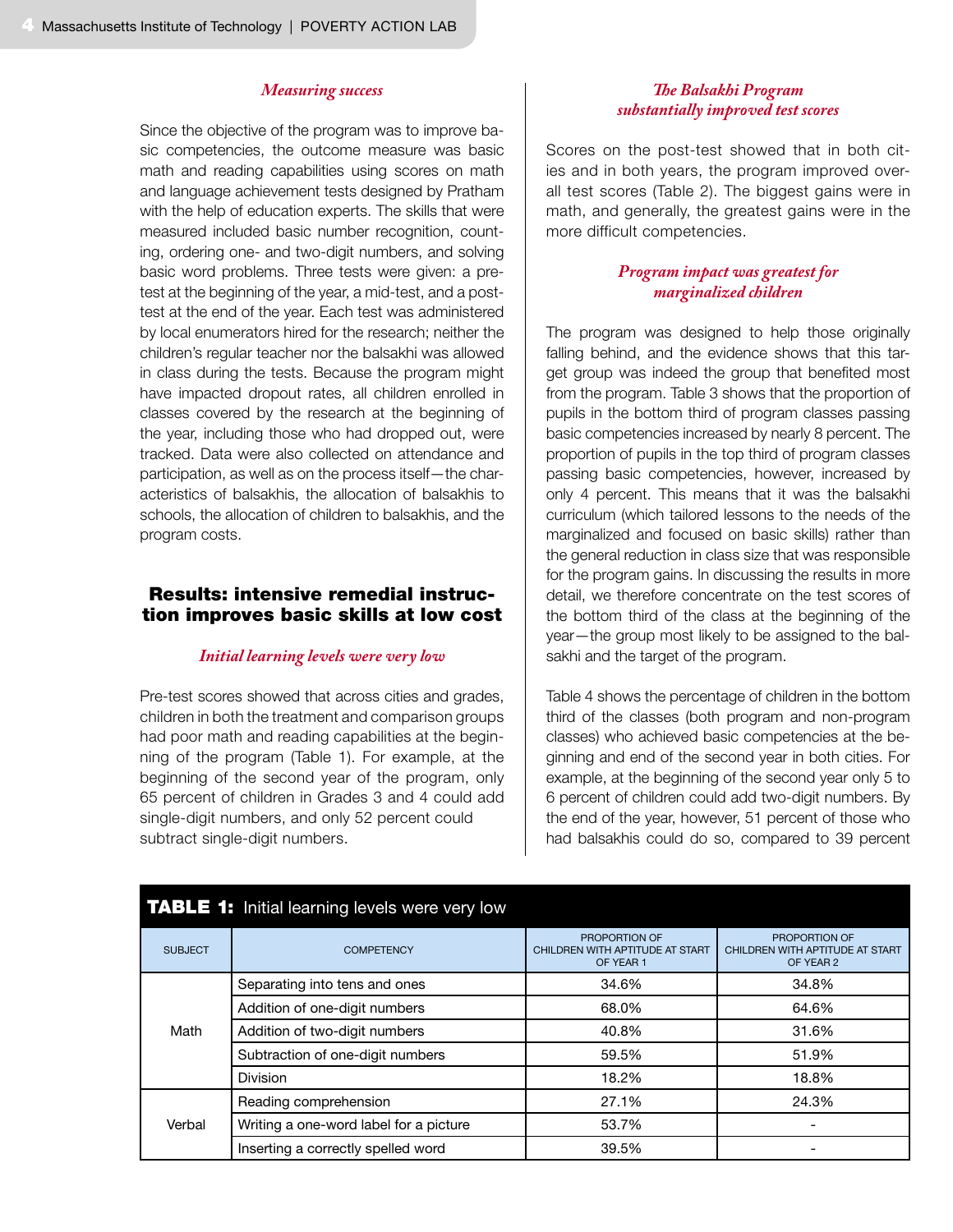| <b>TABLE 2:</b> Balsakhi Program substantially improved learning levels |                                        |                                                                                            |                                                                                            |  |  |  |  |
|-------------------------------------------------------------------------|----------------------------------------|--------------------------------------------------------------------------------------------|--------------------------------------------------------------------------------------------|--|--|--|--|
| <b>SUBJECT</b>                                                          | <b>COMPETENCY</b>                      | <b>TEST SCORE GAINS DUE TO</b><br><b>BALSAKHI PROGRAM IN YEAR 1</b><br>(PERCENTAGE POINTS) | <b>TEST SCORE GAINS DUE TO</b><br><b>BALSAKHI PROGRAM IN YEAR 2</b><br>(PERCENTAGE POINTS) |  |  |  |  |
|                                                                         | Separating into tens and ones          | 6.0                                                                                        | 7.1                                                                                        |  |  |  |  |
|                                                                         | Addition of one-digit numbers          | $3.9*$<br>$2.6*$<br>6.6<br>7.0<br>6.2<br>6.2<br>5.7<br>11.1<br>$3.2*$<br>$1.2*$<br>$4.2*$  |                                                                                            |  |  |  |  |
| Math                                                                    | Addition of two-digit numbers          |                                                                                            |                                                                                            |  |  |  |  |
|                                                                         | Subtraction of one-digit numbers       |                                                                                            |                                                                                            |  |  |  |  |
|                                                                         | Division                               |                                                                                            |                                                                                            |  |  |  |  |
|                                                                         | Reading comprehension                  |                                                                                            |                                                                                            |  |  |  |  |
| Verbal                                                                  | Writing a one-word label for a picture |                                                                                            | 4.4                                                                                        |  |  |  |  |
|                                                                         | Inserting a correctly spelled word     |                                                                                            |                                                                                            |  |  |  |  |
|                                                                         |                                        | $*$ = Not statistically significant                                                        |                                                                                            |  |  |  |  |

of those who did not have balaskhis. In other words, about a third of the more marginalized children had achieved this competency in balsakhi classes. The gain from a balsakhi is also equivalent to more than a third of the improvement in learning seen among marginalized children over the school year. Taking another example, only between 2 and 3 percent of children in the bottom third could do division at the beginning of the year. By the end of the year, 40 percent in balsakhi classes could, relative to 28 percent in non-balsakhi classes. This program gain is also more than a third of all gains made by students in regular classes during the year, and is in addition to these regular gains. Averaging over all competencies, the gain due to the balsakhi is equivalent to about one-fourth of what is learned by the average child during the year, and is in addition to this general gain. Though the absolute number of children acquiring different competencies varies by competency, the pattern of substantial gains holds for most competencies.

When this same analysis is repeated using a regression technique—to adjust for other characteristics of the children—the gains due to the balsakhi are somewhat larger, but the general results are very similar (Banerjee et al., 2005).

#### *Program was highly cost-effective*

Compared to other successful educational programs in developing countries, the Balsakhi Program was highly cost-effective. Table 5 shows results from randomized evaluations of other programs that aimed to improve test scores in poor schools in developing countries. For comparability, the test scores have been converted to a common scale, the "standard deviation," which tells us the extent to which the children in the treatment groups progressed relative to children in the comparison groups. For example, an increase of 2 standard deviations would move someone from being an average student to being in the top 5 percent of a class. The Balsakhi Program is the least expensive of all the programs

> for which this type of rigorous evidence is available, although all of the programs shown here are quite costeffective. For comparison, we also include the results of a randomized evaluation of Project STAR, a famous class-size-reduction program in the U.S., which is considered to be highly successful (Krueger and Whitmore, 2001; Mosteller, 1995; Pate-Bain et al., 1999). Using 2002 prices and official exchange rates,

| <b>TABLE 3:</b> Balsakhi Program benefited target children |                |                                                                                                            |  |  |  |  |  |
|------------------------------------------------------------|----------------|------------------------------------------------------------------------------------------------------------|--|--|--|--|--|
| PRE-TEST PLACEMENT                                         | <b>SUBJECT</b> | <b>INCREASE IN THE PROPORTION OF</b><br>CHILDREN PASSING BASIC COMPETENCIES<br>DUE TO THE BALSAKHI PROGRAM |  |  |  |  |  |
|                                                            | Math           | 9.5%                                                                                                       |  |  |  |  |  |
| In Bottom Third                                            | Verbal         | 5.9%                                                                                                       |  |  |  |  |  |
|                                                            | Overall        | 7.7%                                                                                                       |  |  |  |  |  |
|                                                            | Math           | 8.1%                                                                                                       |  |  |  |  |  |
| In Middle Third                                            | Verbal         | 3.8%                                                                                                       |  |  |  |  |  |
|                                                            | Overall        | 6.0%                                                                                                       |  |  |  |  |  |
|                                                            | Math           | 4.5%                                                                                                       |  |  |  |  |  |
| In Top Third                                               | Verbal         | 3.5%                                                                                                       |  |  |  |  |  |
|                                                            | Overall        | 4.0%                                                                                                       |  |  |  |  |  |

## TABLE 3: Balsakhi Program benefited target children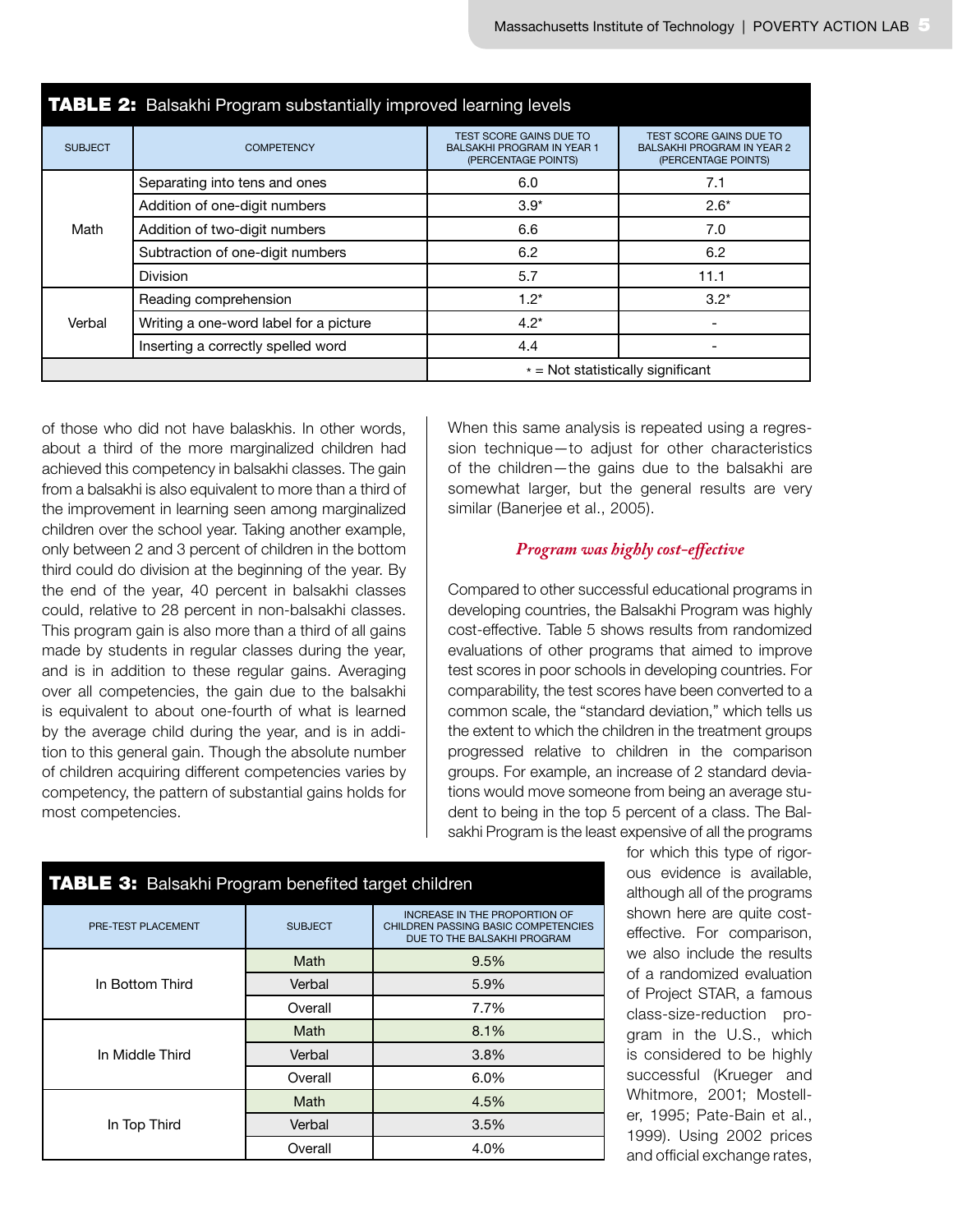| <b>TABLE 4:</b> Learning for bottom third of class in Year 2 for balsakhi and regular class |                 |                                                                     |                                 |                                                                                             |                |                                 |                                     |                       |                                 |                       |
|---------------------------------------------------------------------------------------------|-----------------|---------------------------------------------------------------------|---------------------------------|---------------------------------------------------------------------------------------------|----------------|---------------------------------|-------------------------------------|-----------------------|---------------------------------|-----------------------|
| PROPORTION OF CHILDREN WITH<br>SPECIFIED COMPETENCY<br>ON PRE-TEST                          |                 | PROPORTION OF CHILDREN WITH<br>SPECIFIED COMPETENCY<br>ON POST-TEST |                                 | <b>INCREASE IN PROPORTION OF</b><br>CHILDREN WITH COMPETENCY<br>OVER THE COURSE OF THE YEAR |                |                                 | <b>REGRESSION</b><br><b>RESULTS</b> |                       |                                 |                       |
|                                                                                             | <b>Balsakhi</b> | No<br><b>Balsakhi</b>                                               | <b>Difference</b><br>(% points) | Balsakhi                                                                                    | No<br>Balsakhi | <b>Difference</b><br>(% points) | <b>Balsakhi</b>                     | <b>No</b><br>Balsakhi | <b>Difference</b><br>(% points) | Impact of<br>Balsakhi |
| One-digit subtraction                                                                       | 20%             | 18.7%                                                               | 1.2                             | 61.3%                                                                                       | 50.8%          | 10.5                            | 41.3                                | 32.0                  | 9.3                             | 11.1                  |
| Two-digit addition                                                                          | 5.7%            | 5.0%                                                                | 0.7                             | 51.4%                                                                                       | 38.6%          | 12.8                            | 45.7                                | 33.5                  | 12.1                            | 14.6                  |
| Two-digit<br>subtraction                                                                    | 2.1%            | 2.2%                                                                | 0.0                             | 36.6%                                                                                       | 27.5%          | 9.1                             | 34.5                                | 25.4                  | 9.1                             | 11.0                  |
| Multiplication                                                                              | 11.7%           | 11.3%                                                               | 0.4                             | 54.9%                                                                                       | 46.6%          | 8.3                             | 43.2                                | 35.3                  | 7.9                             | 9.5                   |
| Word problems                                                                               | 1.2%            | 0.7%                                                                | 0.6                             | 25.2%                                                                                       | 16.4%          | 8.8                             | 24.0                                | 15.7                  | 8.2                             | 9.9                   |
| Three-digit addition                                                                        | 2.0%            | 1.8%                                                                | 0.2                             | 29.1%                                                                                       | 19.1%          | 10.0                            | 27.1                                | 17.4                  | 9.8                             | 11.7                  |
| <b>Division</b>                                                                             | 2.7%            | 2.1%                                                                | 0.6                             | 40.3%                                                                                       | 28.4%          | 11.9                            | 37.6                                | 26.3                  | 11.3                            | 13.6                  |
| Spelling                                                                                    | 41.7%           | 41.7%                                                               | 0.0                             | 74.9%                                                                                       | 72.0%          | 2.9                             | 33.2                                | 30.3                  | 2.9                             | 3.5                   |
| Reading<br>comprehension                                                                    | 6.5%            | 5.2%                                                                | 1.3                             | 28.2%                                                                                       | 24.8%          | 3.4                             | 21.7                                | 19.6                  | 2.1                             | 2.6                   |

# TABLE 4: Learning for bottom third of class in Year 2 for balsakhi and regular class

# TABLE 5: Hiring tutors from the community is highly cost-effective

| <b>PROGRAM</b>                        | SERVICE PROVIDED; LOCATION; YEAR                                                                                | COST<br>(USD per child per year) | COST<br>(2002 PPP exchange<br>rate per child per year) | <b>TEST SCORE</b><br><b>INCREASE</b><br>(standard deviation) |
|---------------------------------------|-----------------------------------------------------------------------------------------------------------------|----------------------------------|--------------------------------------------------------|--------------------------------------------------------------|
| Balsakhi                              | Remedial education tutoring;<br>urban India; 2001-2002                                                          | 2.25                             | 12.2                                                   | 0.27                                                         |
| Pratham CAI <sup>1</sup>              | Computer-aided learning;<br>urban India; 2001-2003                                                              | 3.53                             | 19.1                                                   | 0.54                                                         |
| Scholarships for Girls <sup>2</sup>   | Provided merit scholarships for secondary<br>school to girls in upper primary school;<br>rural Kenya; 2001-2002 | 3.41                             | 8.8                                                    | 0.17                                                         |
| Teacher Incentives <sup>3</sup>       | Auxiliary teacher performance rewards<br>for teachers; rural Kenya; 1997-1999                                   | 3.53                             | 10.1                                                   | 0.10                                                         |
| External Monitoring <sup>4</sup>      | Reduced teacher absence;<br>rural India; 2003-2004                                                              | 3.58                             | 18.8                                                   | 0.17                                                         |
| Tennessee's Project STAR <sup>5</sup> | Reduced class size and provided<br>teachers' aides; USA; 1985-1989                                              | 370.00 <sup>6</sup>              | 370.0                                                  | 0.21                                                         |

<sup>1</sup> Banerjee et al. (2005)

 $2$ Kremer et al. (2004)

 $^3$ Glewwe et al. (2002)

 $4$ Duflo and Hanna (2005)

<sup>5</sup>See Mosteller (1995), Krueger and Whitmore (2001), and Pate-Bain et al. (1999) for more on PROJECT STAR impact. <sup>6</sup>According to HEROS, Inc., an NGO founded by Helen Pate-Bain (the principal investigator), the Tennessee legislature appropriated US\$12 million for the study, and of that, \$9,679,879 was used for teacher and teacher aide salaries (http://www.heros-inc.org/new-fact. pdf). Moesteller (1995), the Tennessee Department of Education, Krueger and Whitmore (2001), and Pate-Bain et al. (1999) give numbers of children participating over four years that range from 6,000 to 6,500. Using these numbers, the cost per child per year is between US\$370 and US\$400.

the U.S. program is over 240 times more expensive than the Balsakhi Program for similar results. Even adjusting for the different cost of living in the U.S., the Balsakhi Program remains over 40 times more cost-effective than Project STAR for similar gains.<sup>1</sup>

1 According to the 2005 *World Development Indicators*, the 2002 official exchange rate (INR/USD) was 48.61, and the Purchasing Power Parity conversion factor was 8.8 (The World Bank Group, 2005).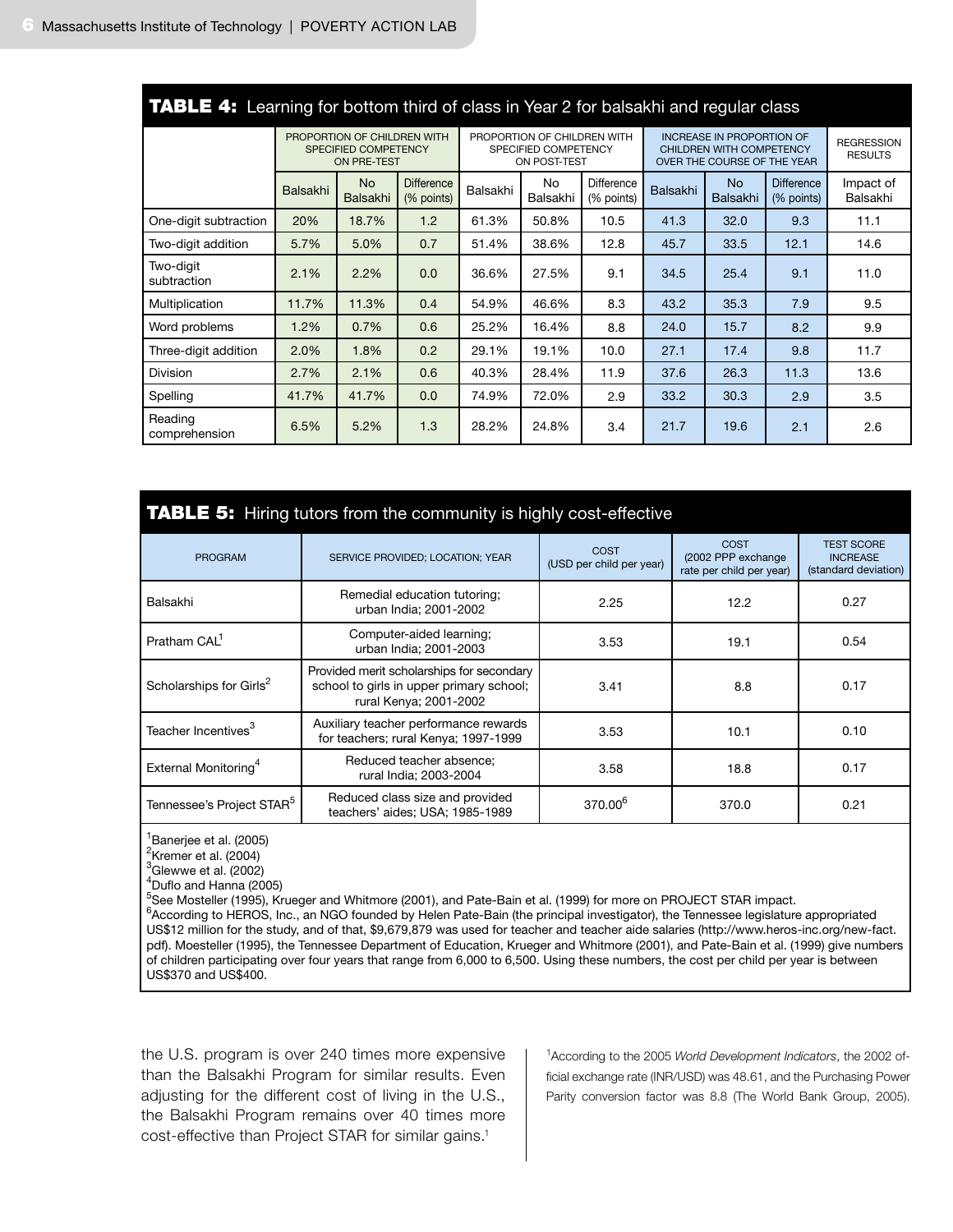# POLICY LESSON:

General school-quality improvements must be complemented by specific strategies to improve the performance of marginalized children

Marginalized and weaker students too often get lost in the current school systems in developing countries. Previous studies, discussed above, have shown that curricula are often inappropriate to the needs of the poorest students. This leaves them less able to benefit from general improvements in the quality of education than students with better preparation.

Giving the weakest pupils intensive training in the basic skills they need to keep up with regular classes can help them get back on track. In urban India, hiring remedial tutors from the community appears to be a remarkably cost-effective way of delivering this result (although the availability of suitable tutors may vary in different settings). Children who worked with the balsakhi improved their achievement test scores by 0.27 standard deviations in the second year (Table 5). In the second year, for example, 8 to 13 percent more children could do simple word problems, multiplication, division, oneand two-digit subtraction, and two- and three-digit addition (Table 4). On average, about a quarter more children passed a range of competency tests in balsakhi classes compared to non-balsakhi classes (i.e. if 10 percent of pupils passed in non-balsakhi classes, then 12.5 percent passed in balsakhi classes). Across a wide range of competencies, the extra improvement from having a balsakhi was equivalent to about a quarter of the improvement experienced by non-balsakhi children in regular classes during a year (while the cost of the balsakhi was a tiny fraction of the total cost of an additional year of regular schooling). The program continued for an extended period of time and produced similar results in two very different contexts: it had low costs, and as Pratham demonstrated, it could be implemented on a large scale. Considered together, these factors and the above results support a recommendation to scale up the Balsakhi Program in India and to investigate similar approaches in other countries.

In addition to expanding the Balsakhi Program, Pratham has used the same methodology—training people from the local community to provide intensive help to children falling behind—to implement a new intensive literacy program, *Read India*, in rural areas. They are

also training parateachers in the same methodology in states such as Bihar. Scaling up and replicating remedial and basic education programs in this way could help give every child the opportunity to acquire the basic skills he or she needs to learn in school. If the most disadvantaged children are to harness the potential of education to overcome poverty, education systems must focus on their needs and provide them with the skills to succeed.

## References:

Banerjee, Abhijit, Shawn Cole, Esther Duflo, and Leigh Linden (2005), "Remedying Education: Evidence from Two Randomized Experiments in India," NBER Working Paper No. 11904. Forthcoming in *Quarterly Journal of Economics*.

Duflo, Esther and Rema Hanna (2005), "Monitoring Works: Getting Teachers to Come to School," NBER Working Paper No. 11880.

Glewwe, Paul, Michael Kremer, Sylvie Moulin, and Eric Zitzewitz (2002), "Retrospective vs. Prospective Analyses of School Inputs: The Case of Flip Charts in Kenya," *Journal of Development Economics* 74(1), 251-268.

Kremer, Michael, Edward Miguel, and Rebecca Thornton (2004), "Incentives to Learn," NBER Working Paper No. 10971.

Krueger, Alan B. and Diane M. Whitmore (2001), "The Effect of Attending a Small Class in the Early Grades on College-Test Taking and Middle School Test Results: Evidence from Project STAR," *Economic Journal*  111(468), 1-28.

Mosteller, Frederick (1995), "The Tennessee Study of Class Size in the Early School Grades," *The Future of Children* 5(2), 113-27.

Pate-Bain, H., B.D. Fulton, and J. Boyd-Zaharias(1999), "Effects of Class-size Reduction in the Early Grades (k-3) on High School Performance," Mimeo, TN, USA: Health and Education Research Operatives Services (HEROS), Inc. (www.heros-inc.org).

Pratham Resource Center (2004), "Rapid Assessment of Learning Outcomes: All India, June-August 2004," www.pratham.org.

The PROBE Team (1999), *Public Report on Basic Education in India*, Oxford: Oxford University Press.

The World Bank Group (2005), *World Development Indicators*, Washington, DC: World Bank Publications.